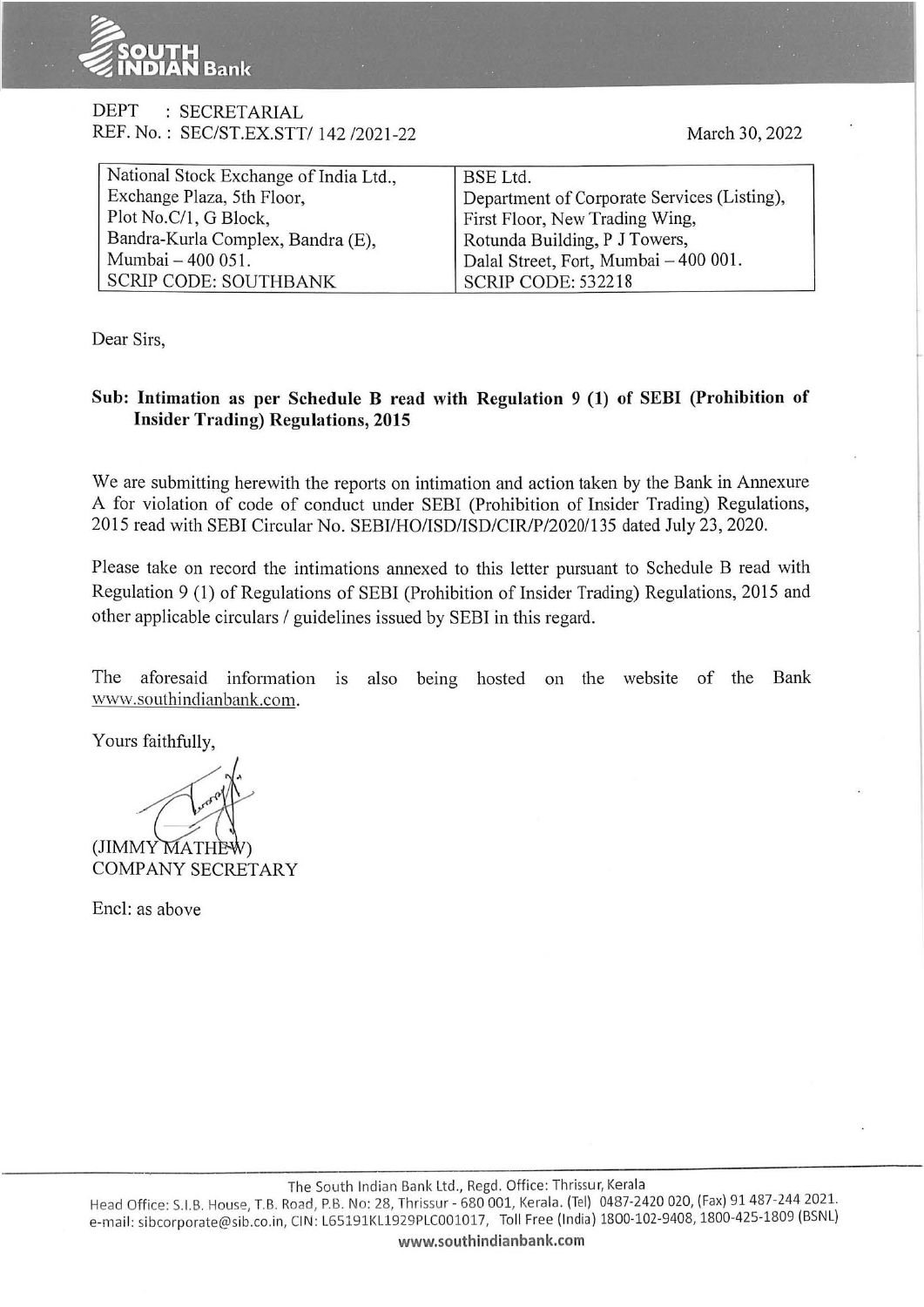Annexure A

## **Report by The South Indian Bank Ltd for violations related to Code of Conduct under SEBI (Prohibition of Insider Trading) Regulations, 2015.**

[For listed company: Schedule B read with Regulation 9 (1) of SEBI (Prohibition of Insider Trading) Regulations, 2015

|                | Particulars                                                                                                                       | Details                                                                                                                                    |                                                |                  |                  |                                      |
|----------------|-----------------------------------------------------------------------------------------------------------------------------------|--------------------------------------------------------------------------------------------------------------------------------------------|------------------------------------------------|------------------|------------------|--------------------------------------|
| 1              | Name of the listed company/<br>Intermediary/Fiduciary                                                                             | The South Indian Bank Ltd                                                                                                                  |                                                |                  |                  |                                      |
| $\overline{2}$ | Please tick appropriate checkbox<br>Reporting in capacity of:<br>□ Listed Company√<br><b>O</b> Intermediary<br>$\Box$ Fiduciary   | <b>Listed Company</b>                                                                                                                      |                                                |                  |                  |                                      |
| 3              | A. Details of Designated Person (DP)                                                                                              |                                                                                                                                            |                                                |                  |                  |                                      |
|                | i. Name of the DP                                                                                                                 | Mr. Reshma Jose                                                                                                                            |                                                |                  |                  |                                      |
|                | ii. PAN of the DP                                                                                                                 | AWGPJ3076R                                                                                                                                 |                                                |                  |                  |                                      |
|                | iii. Designation of DP                                                                                                            | Manager (Scale II officer)                                                                                                                 |                                                |                  |                  |                                      |
|                | iv. Functional Role of DP                                                                                                         | <b>ERNAKULAM</b>                                                                                                                           | Manager (Scale II officer), IRMD, CISO OFFICE, |                  |                  |                                      |
|                | v. Whether DP is Promoter or belongs to<br>Promoter Group                                                                         | No                                                                                                                                         |                                                |                  |                  |                                      |
|                | B. If Reporting is for immediate relative of DP                                                                                   |                                                                                                                                            |                                                |                  |                  |                                      |
|                | i. Name of the immediate relative of DP                                                                                           | Mr. Vineeth Dominic K.                                                                                                                     |                                                |                  |                  |                                      |
|                | ii. PAN of the immediate relative of DP                                                                                           | AZXPV8783B                                                                                                                                 |                                                |                  |                  |                                      |
|                | C. Details of transaction(s)                                                                                                      |                                                                                                                                            |                                                |                  |                  |                                      |
|                | i. Name of the scrip                                                                                                              | The South Indian Bank Limited<br>(NSE: SOUTHBANK/BSE: 532218)                                                                              |                                                |                  |                  |                                      |
|                | ii. No of shares traded and value (Rs.)<br>(Date-wise)                                                                            | Nature<br>Purchase                                                                                                                         | Date<br>12.10.2021                             | Quantity<br>3831 | Rate<br>Rs.9.380 | Transaction<br>value<br>Rs.35,934.78 |
|                | D. In case value of trade(s) is more than $Rs.10$ lacs in a calendar quarter                                                      |                                                                                                                                            |                                                |                  |                  |                                      |
|                | i. Date of intimation of trade(s) by                                                                                              | <b>NA</b>                                                                                                                                  |                                                |                  |                  |                                      |
|                | concernedDP/director/promoter/promoter<br>group to Companyunder regulation 7 of<br>SEBI (PIT) Regulations, 2015                   |                                                                                                                                            |                                                |                  |                  |                                      |
|                | ii. Date of intimation of trade(s) by   NA<br>Company to stock exchanges under<br>regulation 7 of SEBI (PIT)<br>Regulations, 2015 |                                                                                                                                            |                                                |                  |                  |                                      |
| $\overline{4}$ | Details of violations observed under<br>Code of Conduct                                                                           | Purchase of 3831 equity shares of face value of Re.1.00<br>each by her spouse Mr. Vineeth Domini K during<br>trading window closure period |                                                |                  |                  |                                      |